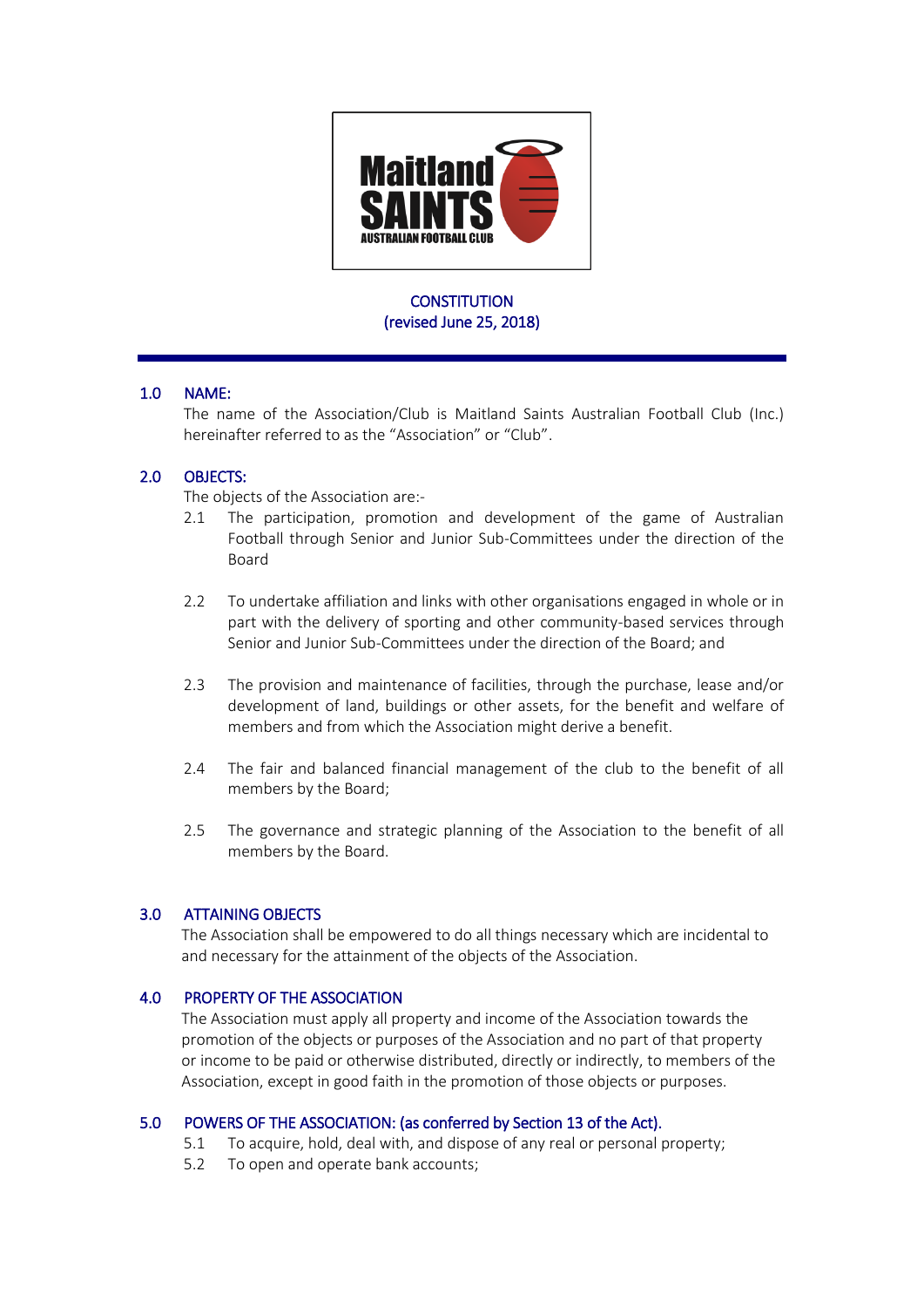- 5.3 To invest its money
	- (i) in any security in which trust moneys may be invested; or
	- (ii) in any other manner authorised by the rules of the Association;
- 5.4 To borrow money upon such terms and conditions as the Association thinks fit;
- 5.5 To give such security for the discharge of liabilities incurred by the Association as the Association thinks fit;
- 5.6 To appoint agents and employees to transact any business of the Association on its behalf for reward or otherwise;
- 5.7 To build, construct, erect, maintain, alter and repair any premises, building or other structure of any kind and to furnish, equip and improve the same for use by the Association;
- 5.8 Accept donations and gifts in accordance with the objects of the Association;
- 5.9 Print and publish any information by any media including newsletters, newspapers, articles or leaflets for promotion of the Association;
- 5.10 Provide gifts and prizes in accordance with the objects of the Association;
- 5.11 Organise social events for Members and the promotion of the Association; and
- 5.12 To enter into any other contract the Association considers necessary or desirable.

## 6.0 MEMBERSHIP:

- 6.1 Membership shall be open to any person who wishes to further the interests of the Association.
- 6.2 Any person seeking membership shall make application to the Board, and the Board shall determine whether the application is successful or not.
- 6.3 Each person admitted to membership shall be;
	- 6.3.1 Bound by the Constitution and By-laws of the Association.
		- 6.3.2 Come liable for such fees and subscriptions as may be fixed by the Association.
		- 6.3.3 Entitled to all advantages and privileges of membership.
- 6.4 Membership Categories:
	- 6.4.1 ORDINARY MEMBER

Any person who is a financial member (including parents/guardians of financial Junior Members) of the Association is entitled to hold any office and enjoy the privileges of the Association.

6.4.2 SOCIAL MEMBER

Persons other than ordinary members who are interested in promoting the Association, but who do not wish to participate in the playing activities of the Association, may become a Social Member.

6.4.3 JUNIOR MEMBER

Any person under the age of 18 years may become a Junior Member. Junior Members shall have no voting rights nor be entitled to hold any office.

6.4.4 LIFE MEMBERSHIP

Any member may nominate a person to the Board for consideration for Life Membership. The Board may elect any member who has given outstanding service to the Association.

6.4.5 PATRON

The Association may, at its discretion, elect a patron/s or vice patron/s of the Association for such period as may be deemed necessary. Such patron/s or vice patron/s shall not be eligible to vote unless they are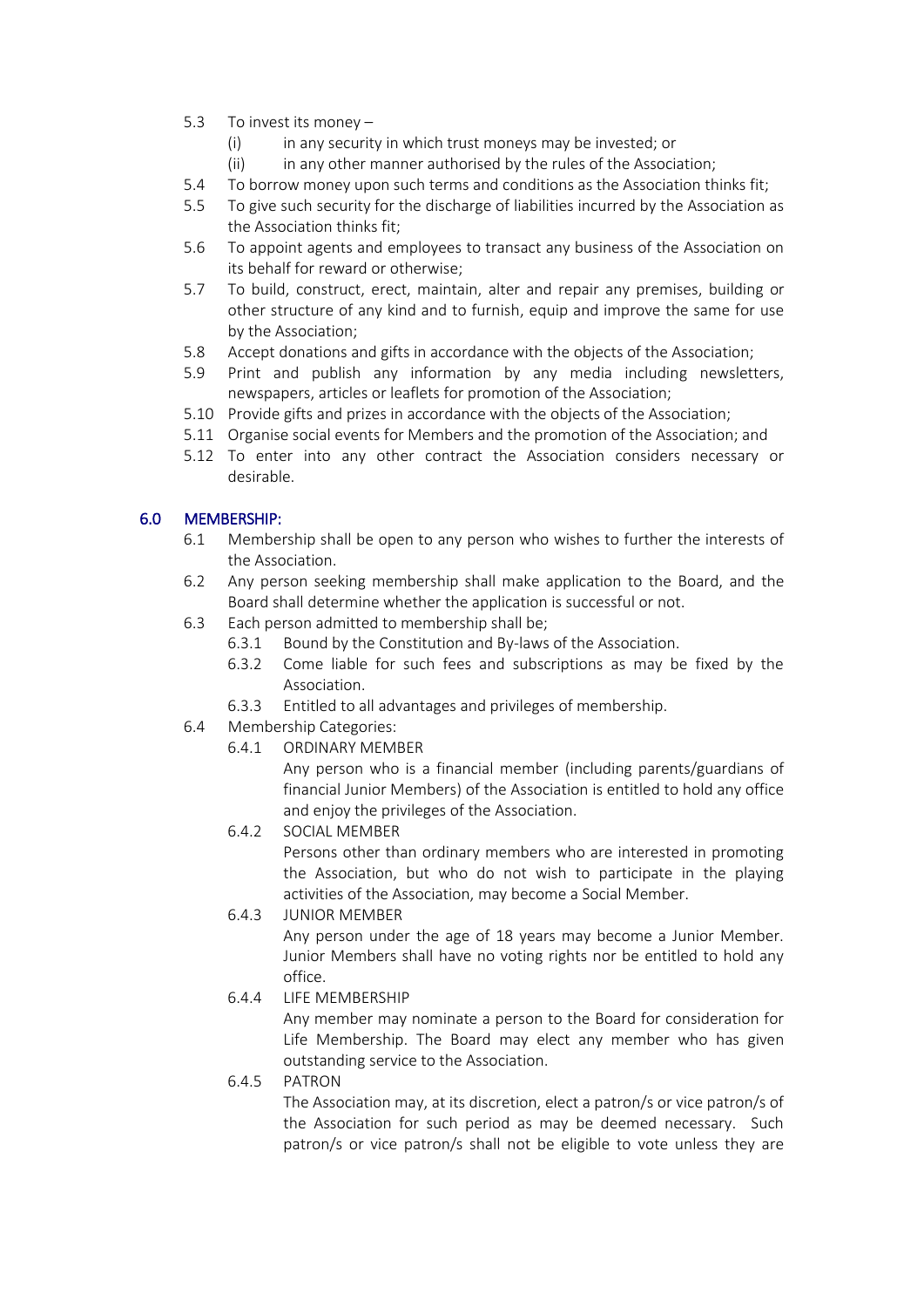current members of the Association under another category of membership.

6.4.6 AFFILIATED CLUBS OR TEAMS

A club or team desirous of becoming an affiliated club or team must take application in accordance with the By-Laws of the Association. Such application must be lodged with the Association Secretary on or before a date as determined by the Board of the Association. Each affiliated club or team shall appoint or elect a delegate as his or her representative to meetings of the Board (as per Section 9.1).

- 6.5 The Board shall appoint a member of the Association to maintain an up to date register of members of the Association.
- 6.6 A member may, at any reasonable time, inspect the records and documents of the Association.

## 7.0 SUBSCRIPTIONS:

7.1 As determined annually at the Annual General Meeting and amended in the By-Laws of the Association forthwith.

## 8.0 TERMINATION OF MEMBERSHIP

- 8.1 Any person's membership may be terminated by the following events;
	- 8.1.1 Resignation
	- 8.1.2 Expulsion
	- 8.1.3 a Member's annual membership fee remains unpaid after 45 days falling due;
- 8.2 The Board shall have the power to suspend or expel any member of the Association for:
	- 8.2.1 any of the events in Item 8.1
	- 8.2.2 False or inaccurate statements made in the member's application for membership of the Association,
	- 8.2.3 breach of any rule, regulation or by-law of the Association and
	- 8.2.4 by any act detrimental to the Association.
	- After having undertaken due inquiry.
- 8.3 Any member who is expelled, suspended or has their membership terminated, shall have the right to appeal against their suspension or expulsion by presenting their case to a General Meeting called for such purpose, and the decision of the General Meeting shall be final.

### 9.0 BOARD

Committee persons are sometimes referred to as Office Bearers.

The main Office Bearers are often referred to as The Executive.

- 9.1 Management of the Association shall be vested in the Board elected by the members at the Annual General Meeting and consisting of;
	- 9.1.1 Chairman
	- 9.1.2 Vice Chairmans x 2 (being the elected Presidents of the Junior and Senior Committees)
	- 9.1.3 Secretary
	- 9.1.4 Treasurer
	- 9.1.5 Public Officer
	- 9.1.6 Junior Club Delegates being the elected Secretary and up to two additional nominees;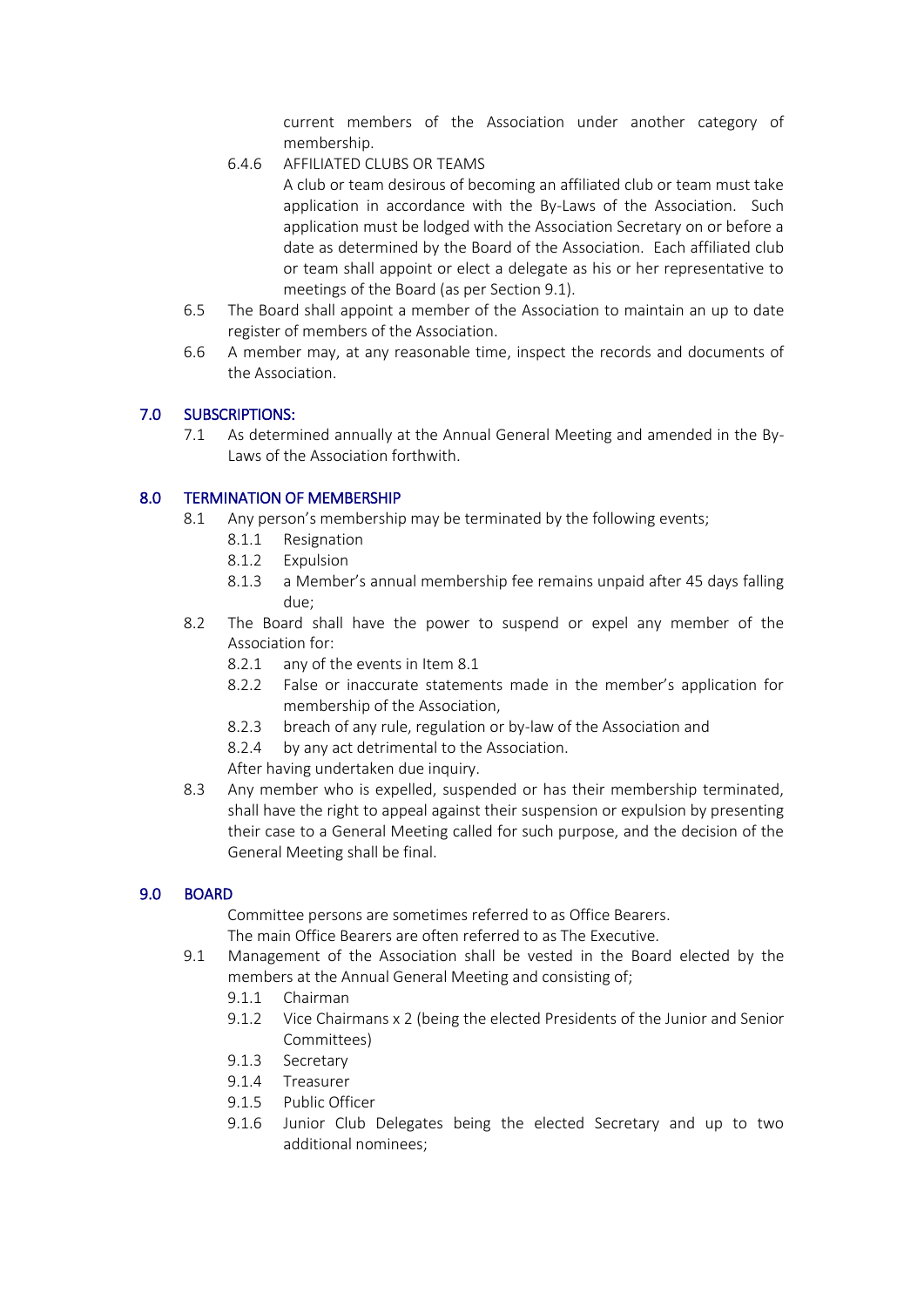- 9.1.7 Senior Club Delegates being the elected Secretary and up to two additional nominees; and
- 9.1.8 One delegate per separate team entity outside of Junior and Senior Club affiliations.
- 9.2 No person shall hold more than one position on the Board at any one time. A person shall cease to be a member of the Board at the conclusion of the Annual General Meeting which follows his/her election and he/she will be eligible for reelection.
- 9.3 A quorum of the Board shall be half of its members plus one.
- 9.4 If the Chairman or Vice Chairman is unable to attend, then a chairperson nominated by the meeting shall chair that meeting.
- 9.5 A member of the Board may lose his or her seat on the committee for either of the following;
	- Absence from three or more meetings without leave of absence.
	- Found not to be a financial member.

#### 10.0 POWERS OF THE BOARD

- 10.1 The Board shall carry out the day-to-day running of the Association and shall have the power to:
	- 10.1.1 Administer the finances, appoint bankers, and direct the opening of banking accounts for specific purposes and to transfer funds from one account to another, and to close any such account;
	- 10.1.2 Fix the manner in which such banking accounts shall be operated upon, providing the Board passes all payments;
	- 10.1.3 Fix fees and subscriptions payable by members and decide such levies, fines and charges as is deemed necessary and advisable, and to enforce payment thereof;
	- 10.1.4 Adjudicate on all matters brought before it which in any way affect the Association.
	- 10.1.5 Cause minutes to be made of all proceedings at meetings of the Board and General Meetings of members;
	- 10.1.6 Make, amend and rescind rulings and By-laws;
	- 10.1.7 Have the power to form and appoint any sub committee/s as required for specific purposes;
	- 10.1.8 May at their discretion employ a person or persons to carry out certain duties required by the Association, at salaries or remunerations for such period of time, as may be deemed necessary.
	- 10.1.9 Should a vacancy occur on the Board during the season, the Board shall appoint a successor until the next Annual General Meeting.
	- 10.1.10 Appoint an officer/s or agent of the Board to have custody of the Association's records, documents and securities.

### 11.0 AUDITOR

- 11.1 The Annual General Meeting shall elect or appoint an Auditor or Auditors.
- 11.2 The Auditor/s shall examine and audit all the books and accounts of the Association annually, and have the power to call for all books, papers, accounts, receipts etc., of the Association and report thereon to the Annual General Meeting.

#### 12.0 GENERAL MEETINGS:

12.1 Annual General Meeting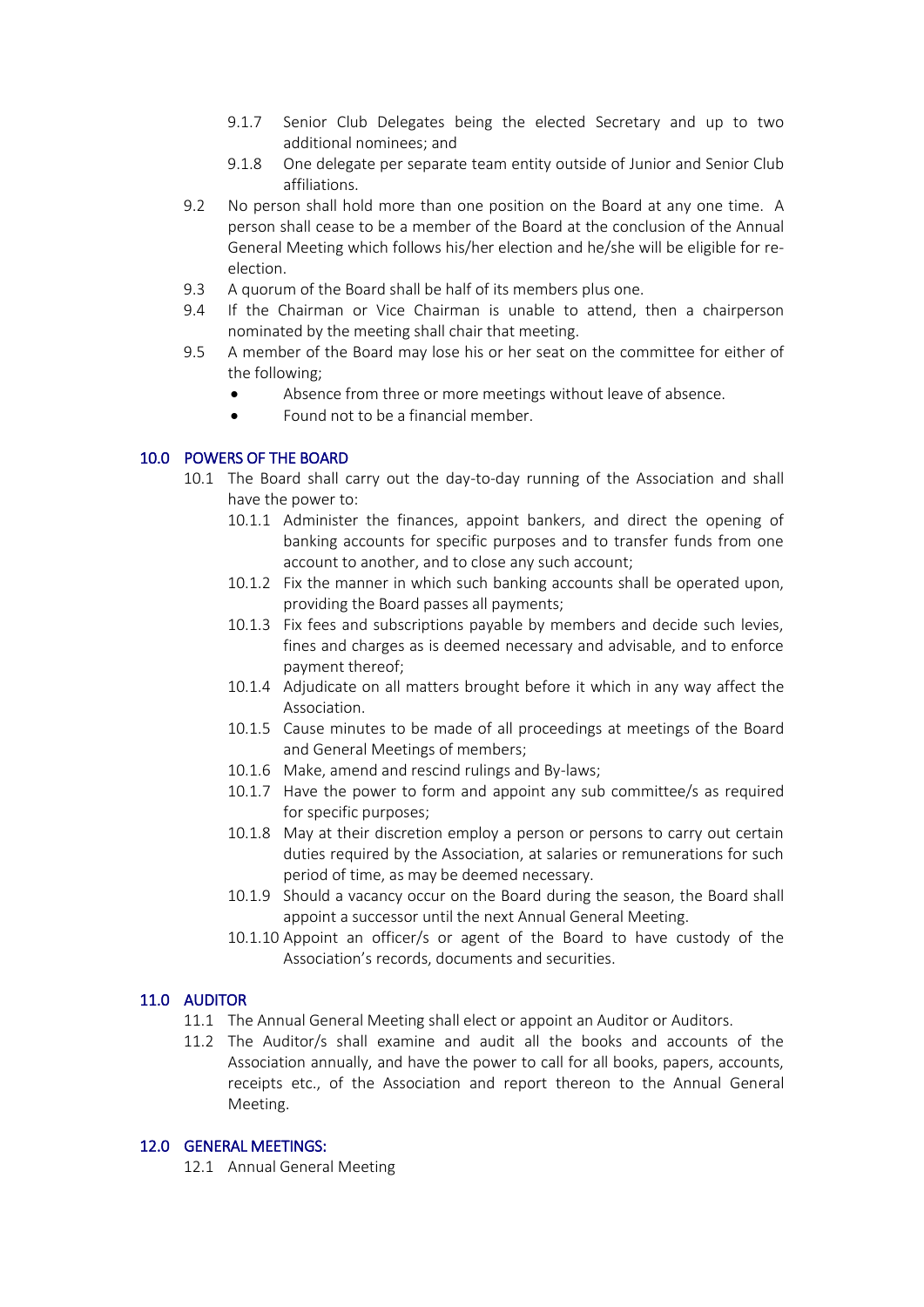- 12.1.1 The Annual General Meeting of the Association must be held within four months of the end of the club's financial year.
- 12.1.2 The Secretary shall give at least fourteen (14) days notice of the date of the Annual General Meeting, to members.
- 12.1.3 All financial members may attend the Annual General Meeting.
- 12.1.4 The quorum at the Annual General Meeting, shall be a minimum of 15 members. If, at the end of 30 minutes after the time appointed in the notice for the opening of the Meeting, there be no quorum the meeting shall stand and adjourn for one week. If at such meeting there is no quorum those members present shall be competent to discharge the business of the meeting.
- 12.1.5 The agenda for an Annual General Meeting shall be;
	- Opening of Meeting
	- Apologies
	- Confirmation of Minutes of previous Annual General Meeting
	- Presentation of Annual Report
	- Adoption of Annual Report
	- **•** Presentation of Treasurer's statement
	- Election of New Executive and appointment of Auditor
	- Vote of thanks to outgoing Executive
	- Determination of Annual Membership Fee
	- Notice/s of Motion
	- Urgent general business
	- Closure

### 12.2 General Meetings

- 12.2.1 General Meetings may be called by the Board or at the request of the Chairman and Secretary or on the written request of 15 members of the Association.
- 12.2.2 The Secretary shall give at least seven (7) days notice, in writing, of the date of the General Meeting to the members. Notice of General Meetings shall set out clearly the business for which the meeting has been called. No other business shall be dealt with at that General Meeting.
- 12.2.3 The quorum at the General Meeting shall be a minimum of 10 members.

### 13.0 VOTING

- 13.1 Voting powers at the Annual General Meeting and General Meetings:
	- 13.1.1 The Chairman shall be entitled to a deliberate vote and, in the event of a tied vote, the Chairman shall exercise a casting vote.
	- 13.1.2 Each individual financial member present shall have one (1) vote.
- 13.2 Voting powers at Board Meetings;
	- 13.2.1 The Chairman shall be entitled to a deliberate vote, and, in the event of a tied vote, the Chairman shall exercise a casting vote.
	- 13.2.2 Each individual committee member present shall have one (1) vote.

### 14.0 FINANCE:

14.1 All funds of the Association shall be deposited into the Association's accounts at such bank or recognised financial institution as the Board may determine.